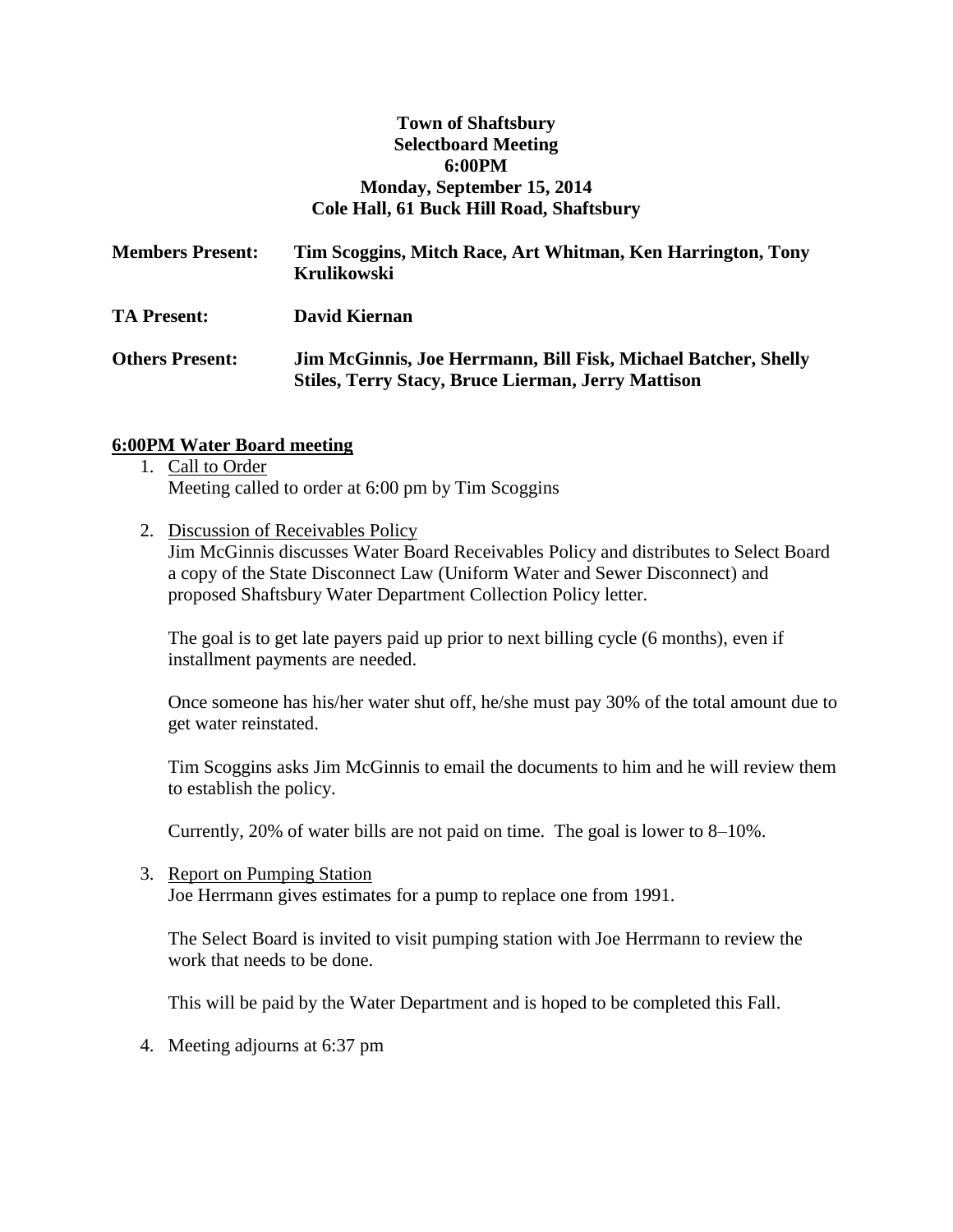## **6:30PM Regular meeting**

- 1. Call to Order Select Chair Tim Scoggins calls the meeting to order at 6:37 pm.
- 2. Conflict of Interest Statement There are no conflicts of interest
- 3. Approval of Minutes

Motion: Tim Scoggins motions to approve the August 25, 2014 Select Board meeting minutes as amended by Tim Scoggins. Mitch Race 2nds. 4-0-0. Motion approved.

Motion: Tim Scoggins motions to accept minutes for the special meeting on September 10, 2010. Mitch Race 2nds. 4-0-0. Motion approved.

4. Announcements (including Household Hazardous Waste Day) Mitch Race announces that the Shaftsbury Historical Society is having a Shires Historical Society gathering on Saturday, September 27 from 2 to 4 pm. Finger food and light refreshments will be served.

David Kiernan announces that Household Hazardous Waste Day will take place on Saturday, October 4 from 9 am to 1 pm at the Shaftsbury Transfer Station.

David Kiernan announces that the Recreation Committee is seeking volunteers. Some upcoming items the Recreation Committee will discuss are repairs to the buildings and replacement of tractors. Meeting will be held the  $4<sup>th</sup>$  Monday of every month at Cole Hall.

5. Public Comments

There were no public comments.

6. Warrants

Motion: Tim Scoggins motions to accept retirement PR6R for \$56.46. Mitch Race 2nds. 4-0-0. Motion passes.

Motion: Tim Scoggins motions to accept payroll warrant in the amount of \$17, 900.84 Mitch Race 2nds. 4-0-0. Motion passes.

Motion: Tim Scoggins motions to approve check warrant # 6 for \$119, 504.25. Mitch Race 2nds. 4-0-0. Motion passes.

7. Treasurer Bill Fisk discusses Penalty for Late Filing of Homestead Declarations Bill Fisk asks the Select Board to approve a 3% penalty for late filing of homestead declarations.

Select Board waived penalty last year because filing was changed to an annual requirement.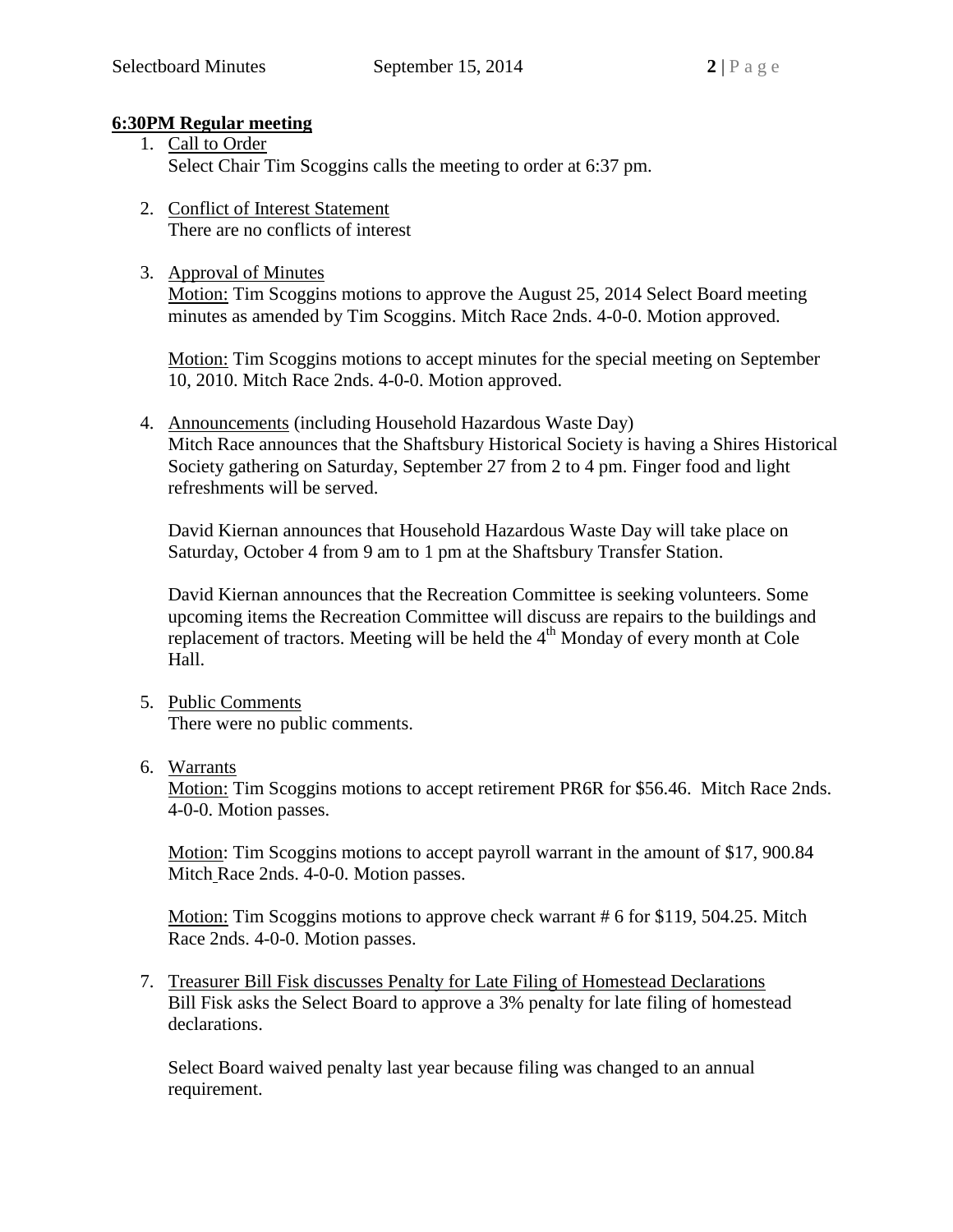The statute allows a penalty of up to 3% of the education tax.

Bill Fisk recommends the 3% penalty to get the attention of habitual known late-filers.

Motion: Tony Krulikowski motions to approve 3% penalty for late filing of homestead declarations. Ken Harrington 2nds. 4-0-0. Motion passes.

# 8. Road Foreman Update

A clay-type material under White Creek Road is appearing in the river and it is creating a depression in the road. Engineers have designed a method to stop destabilization of the road.

The road will be closed for one day and either a detour or Sheriffs to patrol while road is being fixed.

The state only has yellow paint available to paint lines. We need someone to paint white fog lines. This can be charged to the grant.

Reflectors on posts can also be used to guide instead of the white lines. The state does not recommend guardrails for this area.

Hiring sheriffs during construction is needed for safety.

Terry Stacy wants to expand the salt shed. We can only hold 60 tons in the current shed, which is about two storms of salt. If we run out, we may to wait 3 weeks.

Expanding the salt shed will allow us to add more salt before winter.

David Kiernan states that this will need a variance may be needed, because it is too close to the property line. This will have to go before the Development Review Board, which will probably deny it. We will put in the permit and discuss with Development Review Board at a meeting scheduled for this Wednesday night.

Terry Stacy suggests to continue stumping the landfill to have a place to store salt in an emergency situation.

Tim Scoggins is afraid to start stumping, because people will think we intend to build a garage. The town has twice rejected this.

Motion: Tim Scoggins motions to continue the process of clear-cutting the land at the Transfer Station by stumping. Tony Krulikowski 2nds, 4-1-0.Tim Scoggins opposes. Motion carries.

David Kiernan will talk to Wills Insurance to see what they recommend for an insurance study on the garage.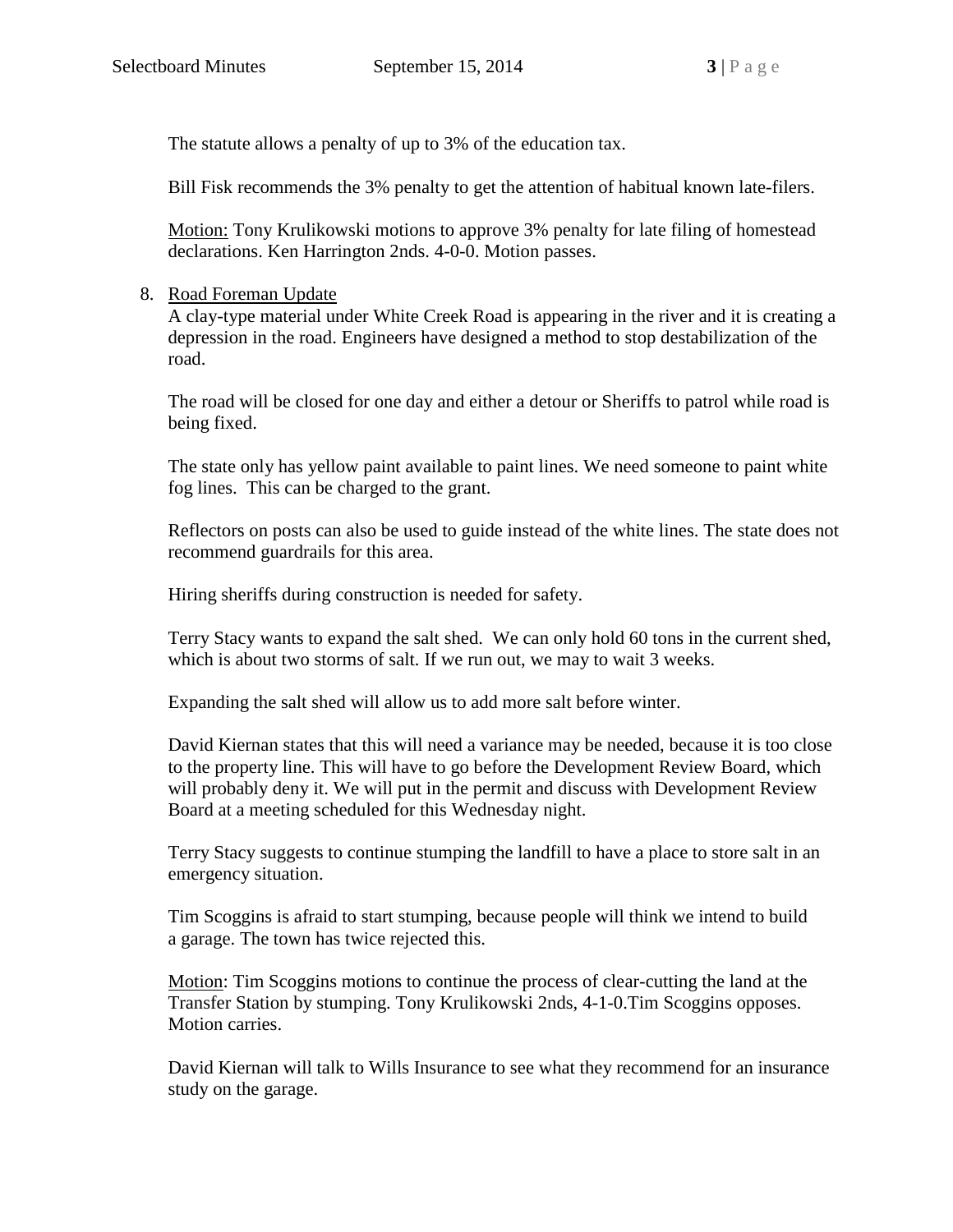David Kiernan will get bids for an electrician to upgrade the lighting in the garage.

9. Appointment of New Zoning Administrator Zoning Administrator candidate Shelly Stiles has worked with the Bennington County Conservation District for two decades. Also, she worked for the Hoosick River Watershed Association, which she left this April.

Mitch Race asks if Shelly Stiles has familiarized herself with the bylaws. She has and has found a change that should be made.

10. Hazard Mitigation Plan —Mike Batcher from BCRC to make presentation Michael Batcher from the Bennington County Regional Commission discusses the Hazard Mitigation Plan, which is posted on the website, www.shaftsburyvt.gov.

FEMA wants to identify all potential hazards.

The advantage of these plans sets you up for future FEMA funding.

Plans are not required and there is no requirement to implement them.

We ask FEMA for review of the plan and approval before the Town adopts it.

Michael Batcher asks that the Select Board read and review the plan and come back to next meeting ready to approve to send to FEMA for review.

Hard copies of the Hazard Mitigation Plan are available at Town Hall for anyone who wants.

## 11. Western New England Bike Path (Bruce Lierman)

Bruce Lierman explains the Western New England Bike Path, which goes from the Canadian border to Norwalk, CT.

The value is an increase in bicycle tourism.

Route in Shaftsbury is up Maple Hill Road to East Road in Bennington.

To get bike route designation, 3 things are needed:

- 1. Designated route and cue sheets, which the group has and the State of Vermont has approved.
- 2. Letter of support from Town that states that the Select Board thinks this is a good idea and that Town would allow group to post signs.
- 3. Signed resolution.

Bruce Lierman distributes draft of Resolution to the Select Board members.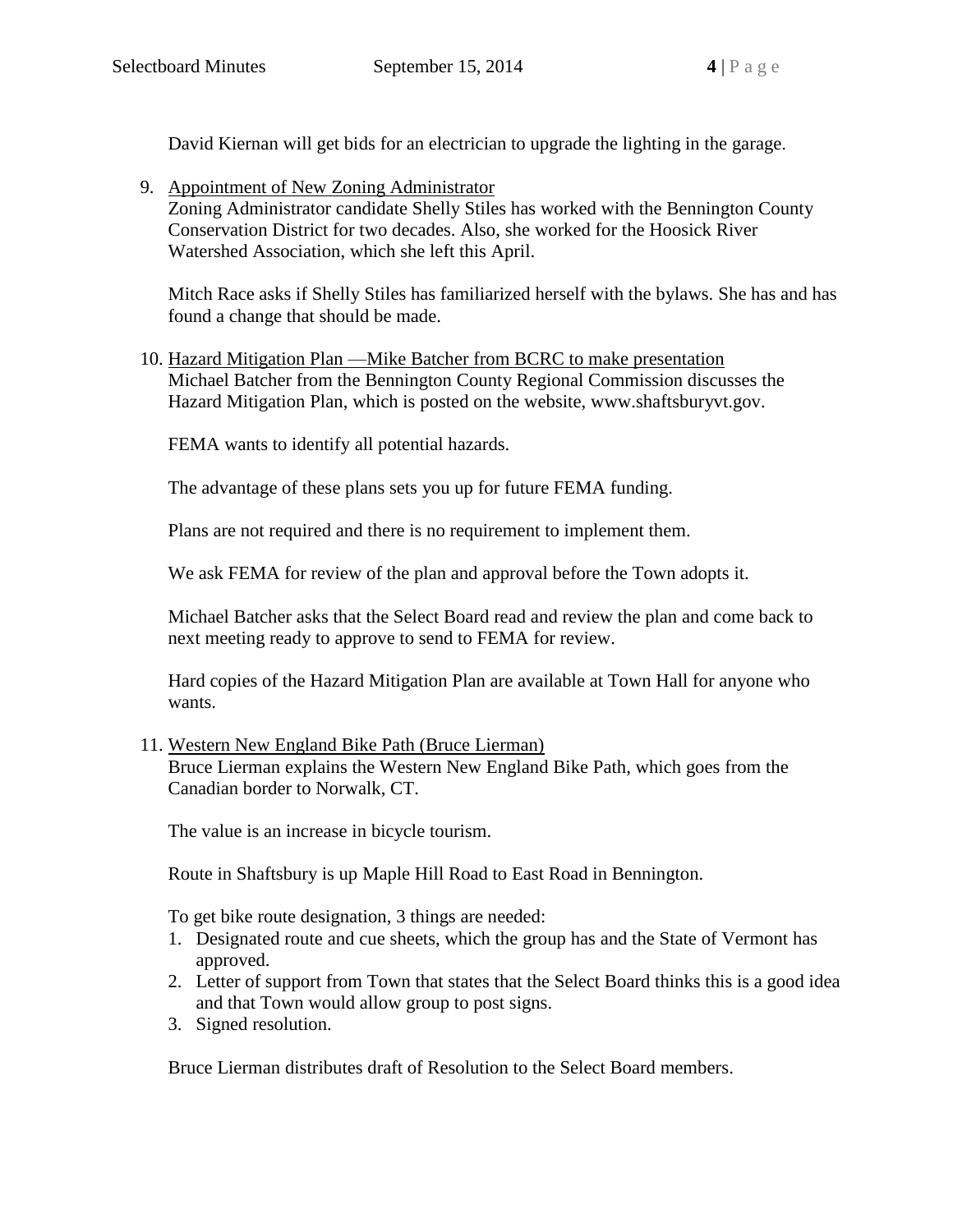Tim Scoggins and board agree to read the resolution and discuss this at the next meeting.

12. North Bennington Tax Appeal

The history of the situation is that in the process of digitizing tax maps, it was found that Water Department property is not taxed. The land was taxed until the 1960s. The listers approached the state about the situation, the state showed a statute that showed this area "shall be taxed."

North Bennington continues to argue that this should not be taxed. The tax appeal to the Board of Civil Authorities was filed late. The Board of Civil Authorities met to determine if it should be accepted. The statute did not allow an excuse for being late. Unless we hear from North Bennington again, we assume they will pay their bill.

## 13. Community Solar Project —Landfill Site

Tim Scoggins has received emails from Sovereign Solar regarding the solar project on the landfill cap.

The discount has been lowered from 10% to 5%.

Sovereign also discussed a community project, in which solar would be sold to individual customers.

A similar pitch is being made to SVSU (the school district).

Motion: Tim Scoggins motions that the Select Board resolve that they are not in favor of pursuing the solar project at the landfill cap at this time. Tony Krulikowski 2nds. 4-0-0. Motion passes.

## 14. Vacation Policy

David Kiernan recommends to convert the use of days to the use of hours.

Instead of 10 days of vacation time per year, vacation time would be 80 hours per year.

Also, "end of year" should be end of fiscal year, rather than December.

Motion: Mitch Race motions to amend Personnel Policy 2014-08-09 Vacation Changes. Art Whitman 2nds. 4-0-0. Motion passes

15. Scale for Landfill — Purchase new scale Current scale was disabled in an electrical storm.

The rate for service for our current provider is three times more than Scale Supply. We will purchase a new scale from Scale Supply near Albany, NY.

We should be able to sell the old scale.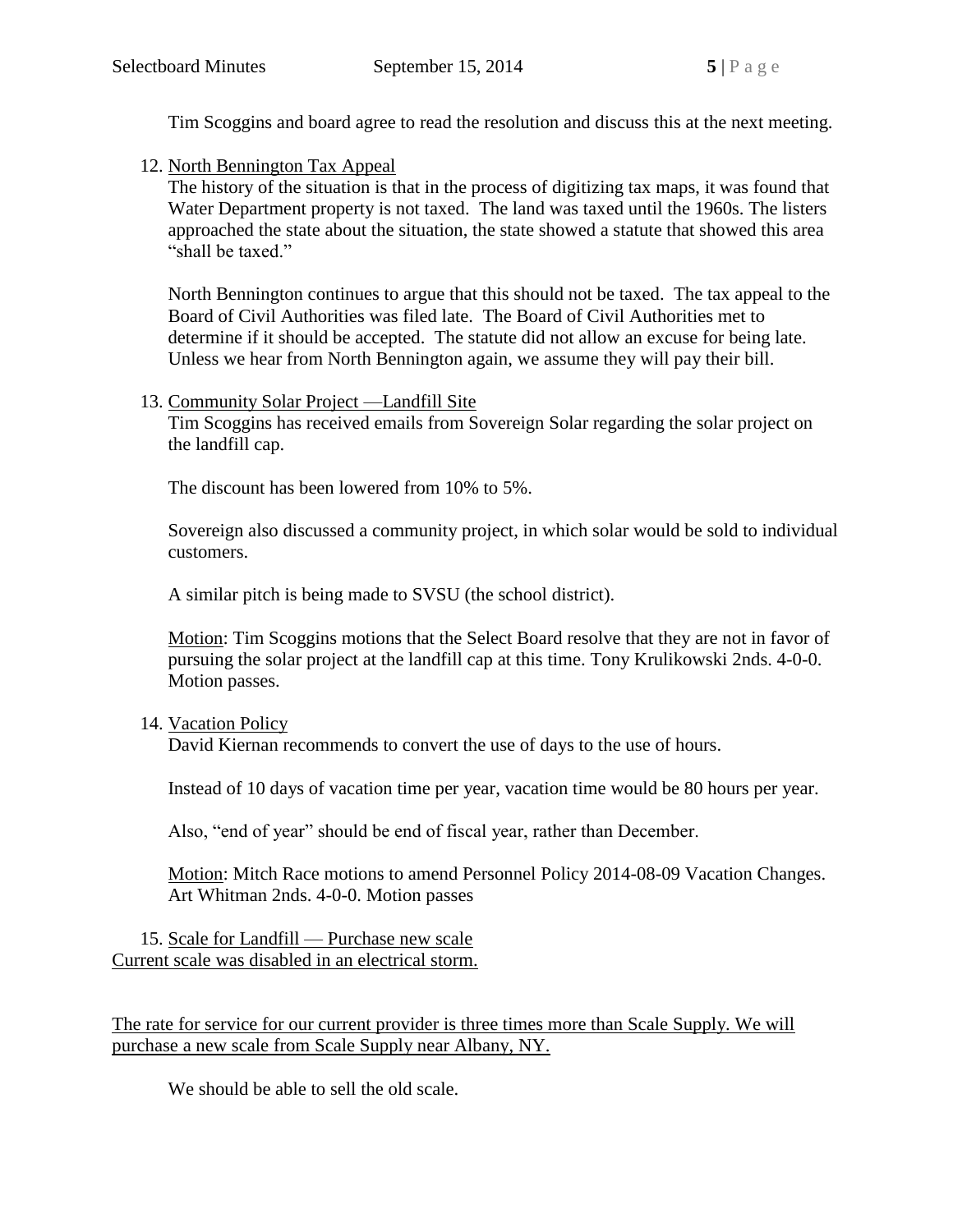16. Truck Financing Bids

David Kiernan gives the Select Board a spreadsheet of bids for the new truck with different options on length of lease and percentage rates. David Kiernan recommends to Board the five-year, tax-exempt lease.

Motion: Mitch Race motions to accept the tax-exempt truck lease for a period of five years. Ken Harrington 2nds. 4-0-0. Motion passes.

17. Agreement for Town to Take Responsibility for Catch Drainage We are getting an easement from Trevor Mance for his property at the corner of 7A and Church Street.

Paperwork will be sent to attorney for review.

#### 18. Grand List Errors and Omissions

One property had a reduction in acreage. It was 15 acres and was reduced to 8.41 acres. Land was wet land. It was a \$ 76.46 reduction.

Select Board is asked to sign off on this correction to the Grand List.

Mitch Race asks if the Town is liable to reimburse.

Tim Scoggins states that they (property owners) would appeal to the BCA (Board of Civil Authority).

Mitch Race would like to see a list of all errors that the Listers have found.

Jim Boyle or Larry (Johnson) will be invited to come to an upcoming meeting to answer questions.

Motion: Tim Scoggins motions the Select Board to accept and correct the error as indicated in memo from Listers to the Select Board dated September 4, 2012 regarding the change of the property at 1197 Route 7A (The Stone House; Parcel # 15-20-22) in acreage from 15 acres to 8.41 acres. Art Whitman 2nds. 4-0-0. Motion passes.

Select Board signs document.

#### 19. Town Administrator's Report

- a. Letter to State appointing liaison to Sidewalk Grant Project The Select Board will write a letter to the State stating that David Kiernan is now the principal contact for the Sidewalk Grant Project
- b. Electrical Lighting update Select Board to sign agreement to start the process of assessing street lights The cost will lead to savings in electrical lighting.